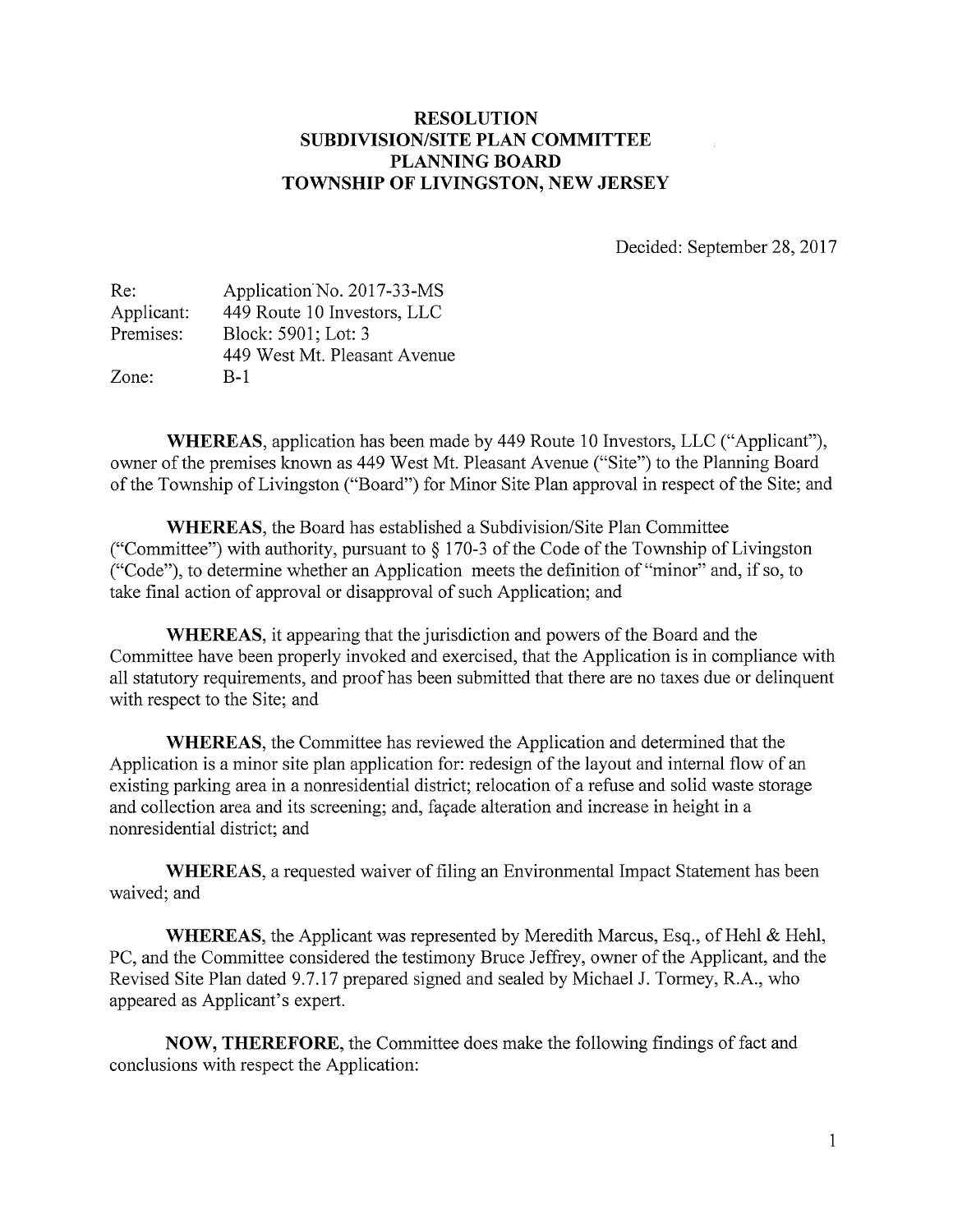- 1. The number of parking spaces required is 34 and the Applicant will provide 38, of which 2 will be handicap accessible.
- 2. All parking spaces meet the dimensions required by the Township Code and will be at locations permitted under the applicable Code provisions.
- 3. The building façade as proposed will have the area of transparent glass required by the Township Code and the building will not exceed the permitted height.
- 4. The waste and refuse storage and collection area enclosure will match the exterior of the building.
- 5. The Application for Minor Site Plan approval is hereby approved and granted subject to the following Conditions agreed to by the Applicant:
	- a. Applicant shall be responsible for compliance with the recycling plan requirement of Township Code Chapter 232.
	- b. Applicant shall exercise best efforts to maintain cross-access with the Site's rear parking area and that of the property immediately adjacent to the east.
	- c. Applicant shall make application to the Planning Board for any signs that cannot be approved by permit.
	- d. If <sup>a</sup> front sidewalk is installed at an adjacent property, the Applicant will also install such a sidewalk across the Site's street frontage
	- e. The Planning Board's Model Conditions of Approval attached hereto are hereby incorporated in this Resolution, but only those Conditions numbered 1, 2, 6, 8, 10, 11, 19 and clauses a, c, <sup>e</sup> and h of Condition <sup>9</sup> shall apply.

Richard H. Dinar, Chairperson Subdivision/Site Plan Committee

Peter M. Klein Planning Board Chairman

I hereby certify this to be <sup>a</sup> true and accurate copy of the Resolution adopted by the Subdivision/Site Plan Committee of the Planning Board of the Township of Livingston on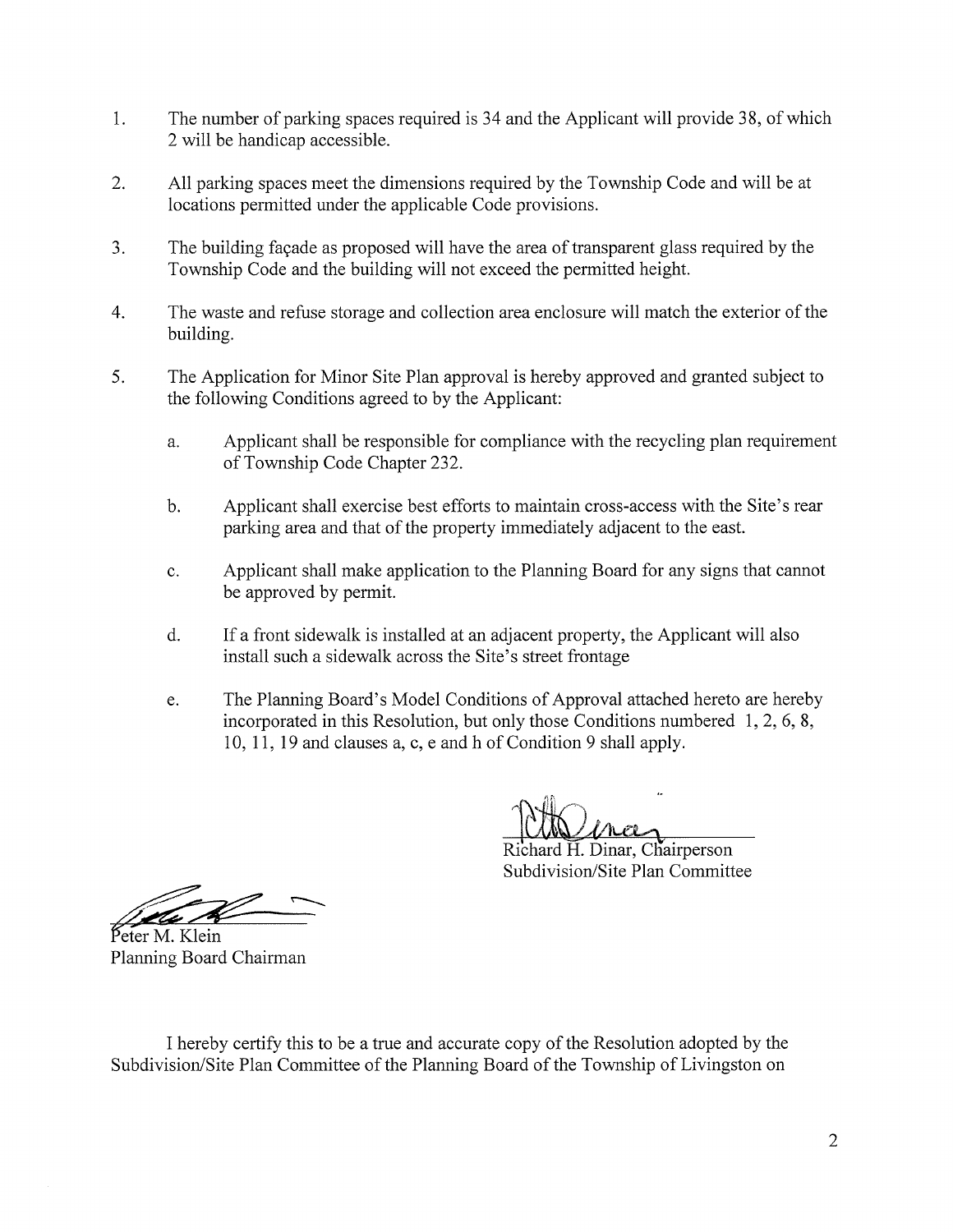September 28, 2017 by the unanimous affirmative votes of Members Richard Dinar, Peter Klein and Samuel Ratner; they being all the Members of the Committee.

Jackie Coombs-Hollis. Planning Board Secretary

#### PLANNING BOARD, TOWNSHIP OF LIVINGSTON

Model Conditions of Approval (As Amended through February 12, 2013)

Every application turns on its own facts and is judged on its own merits. Listed below are models of conditions which may be considered "standard". A standard can be tailored to specific circumstances, and may not always apply. Other or additional conditions may be tailored for any application.

#### 1. Architecture

- a. Rooftop ancillary structures and equipment (other than alternative small energy systems and communications equipment) shall be screened by material compatible with the exterior finish of the building and matching the exterior color of the building as closely as possible.
- b. Enclosures of trash bins, recycling bins or dumpsters shall be of the same type of materials and the same color as the exterior finish of the building.

#### 2. Blasting

In the event that blasting be necessary on the Site, the following conditions shall apply in addition to all requirements of federal law or regulations:

- a. All blasting operations shall be performed in strict compliance with N.J.S.A.  $21:1A-128$  et seq. and N.J.A.C. 12:190-1.1 et seq., or superseding requirements.
- b. A pre-blast inspection of all structures on all properties adjacent to the Site or within 200 feet of the intended blasting location (whichever is the greater distance) shall be conducted at Applicant's expense. It shall be conducted no more than 60, nor less than 30, days before blasting commences. A written report of the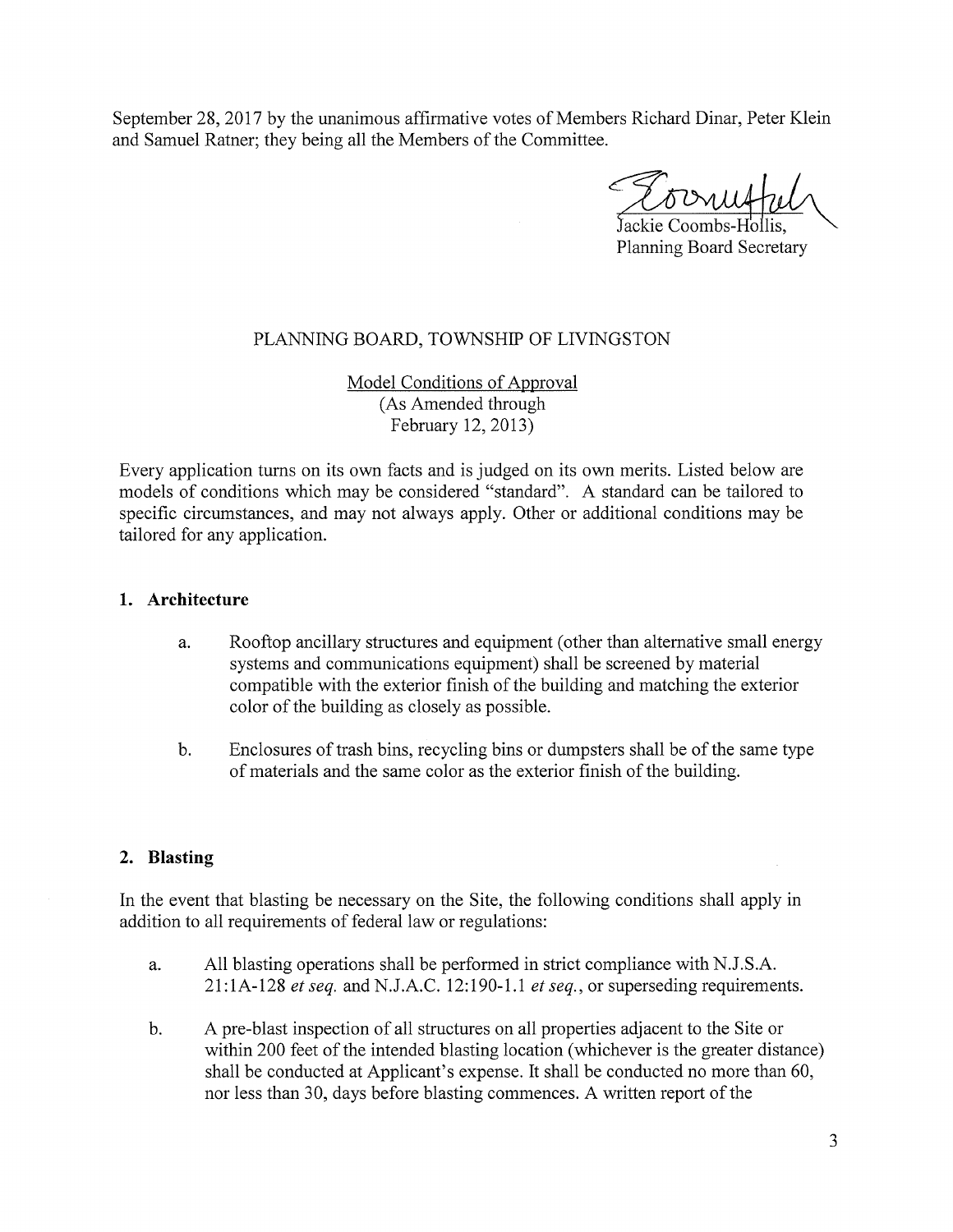inspection results shall be provided to the owner of each structure inspected within <sup>10</sup> days after completion of the inspection.

- c. Blasting shall occur only between 10:00 a.m. and 3:00 p.m. on Monday through Friday. Blasting during other hours may be permitted, temporarily, by the Township Engineer upon his finding that a condition constituting an emergency exists and necessitates such permission.
- d. Applicant shall coordinate all blasting with the Livingston Police and Fire Departments. If traffic control is required, it shall be provided at Applicant's expense.
- e. Applicant shall give the Township Engineer, the Chief of Police, the Fire Chief, and all owners of structures required to be inspected under "b" above, written notice of scheduled blasting operations to be received not less than 20 days, nor more than <sup>40</sup> days, prior to their commencement. If scheduled blasting operations are delayed or suspended they shall not be resumed until new notice has been given and received. All notices shall include the name and telephone number of Applicant's representative for purposes of receiving and responding to questions and comments.
- f. These conditions do not supersede any requirements of law or regulation that are more strict or restrictive.

#### 3. Cleanliness During Demolition or Construction

- a. At the close of each work day the Site shall be thoroughly cleaned and all trash and construction debris, including that within buildings under construction, shall be placed in covered dumpsters. Dumpsters shall be removed from the Site, and replaced, before they overflow.
- b. Not less often than weekly, and whenever else required by the Construction Official or the Township Engineer, the public streets adjacent to the Site shall be manually or mechanically broom swept to remove dirt, mud or debris originating from the Site and located within 500 feet of the Site.
- c. Dust suppression methods acceptable to the Construction Official and the Township Engineer shall be utilized on the Site.

#### 4. Deeds & Easements

a. All conditions of approval that are continuing conditions shall be set forth within all deeds executed with regard to the Site.

 $\bar{z}$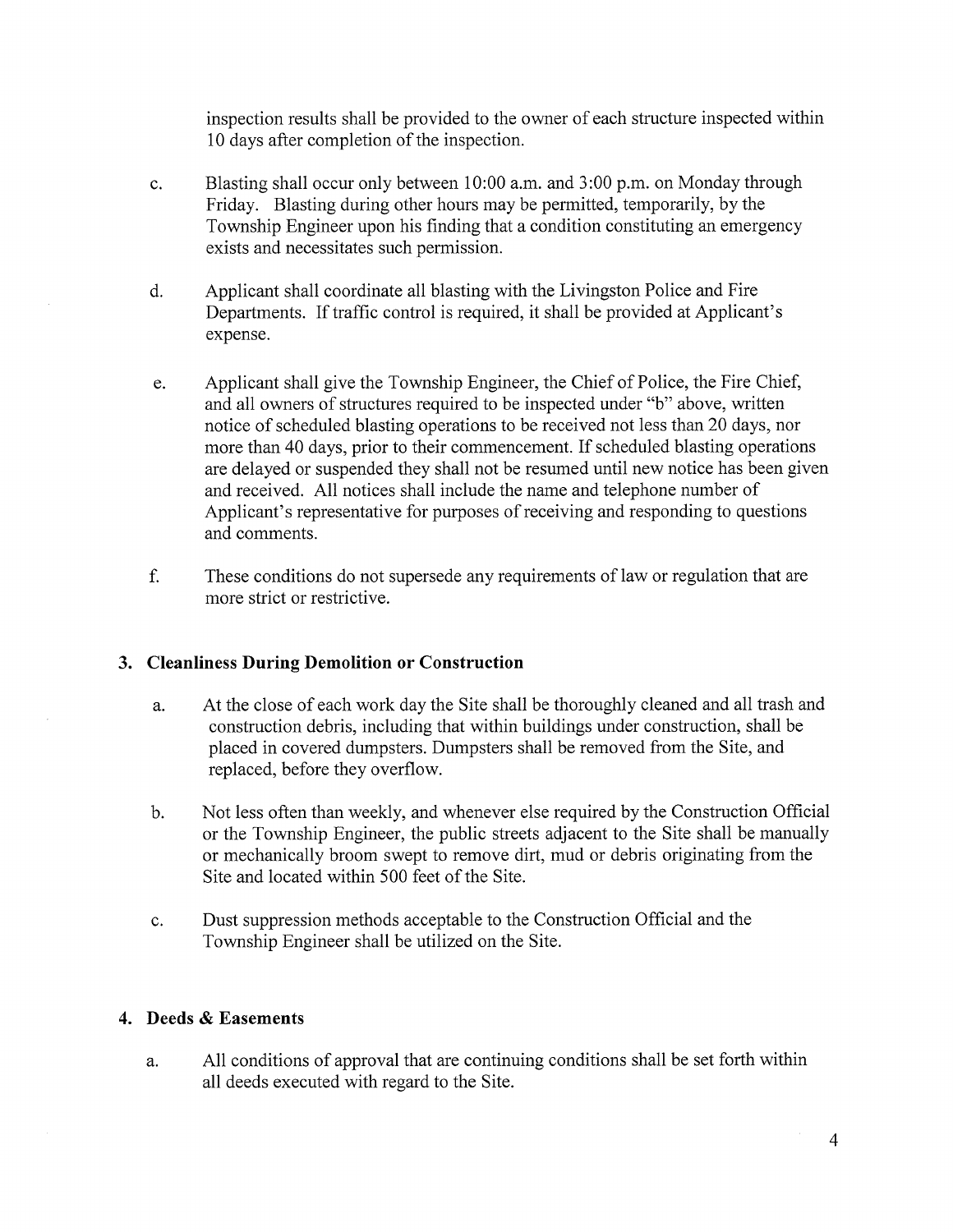b. All deeds, easements, dedications or restrictions required by this approval shall be subject to review and approval by the Board Attorney prior to signing and shall be filed for recordation after such approval. The Applicant shall submit proof of such recordation to the Board Secretary, the Township Engineer and the Construction Official prior to the issuance of any permits.

#### 5. Detention Basins

- a. Stormwater management basins shall be established on lots created for that purpose only. No structures that are not an approved part of the stormwater management system shall be erected on any such lot. Such basins, together with their required landscaping and fencing, shall be completed, and shall have been inspected and approved by the Township Engineer, prior to issuance of the first Certificate of Occupancy.
- b. If the approval of the Application calls for title to such <sup>a</sup> lot to be transferred to the Township; at such time as the Township accepts any new streets or roads on the Site, title to the lot shall be conveyed to the Township provided that the Township Engineer is then satisfied that the basin has been constructed in full compliance with all applicable requirements. The deed conveying such title shall be subject to prior approval by both the Board Attorney and the Township Attorney.
- c. A maintenance plan meeting the requirements of the Residential Site Improvement Standards or the Township's Stormwater Control Ordinance, or both, as applicable, shall be prepared by Applicant and shall have received the approval of the Township Engineer prior to issuance of any construction permit. Any future revisions to the maintenance plan shall not become effective until the Township Engineer's approval shall have been obtained.
- d. Unless maintenance of the basin is assumed by the Township or <sup>a</sup> public agency as its direct responsibility, (1) the maintenance plan and any future revisions of it shall be recorded upon the deed of record for the property in terms approved in advance by both the Board Attorney and the Township Attorney; and, (2) the Applicant shall provide a performance bond for such maintenance, including landscaping and cleanliness.

## 6. Final Plans

Prior to the issuance of any Township permit for demolition of any structure, preparation of the Site, or construction of any improvement:

> a. The full text of all of the conditions of this approval, and all plan changes agreed to in the course of the hearing, shall be set out on final plans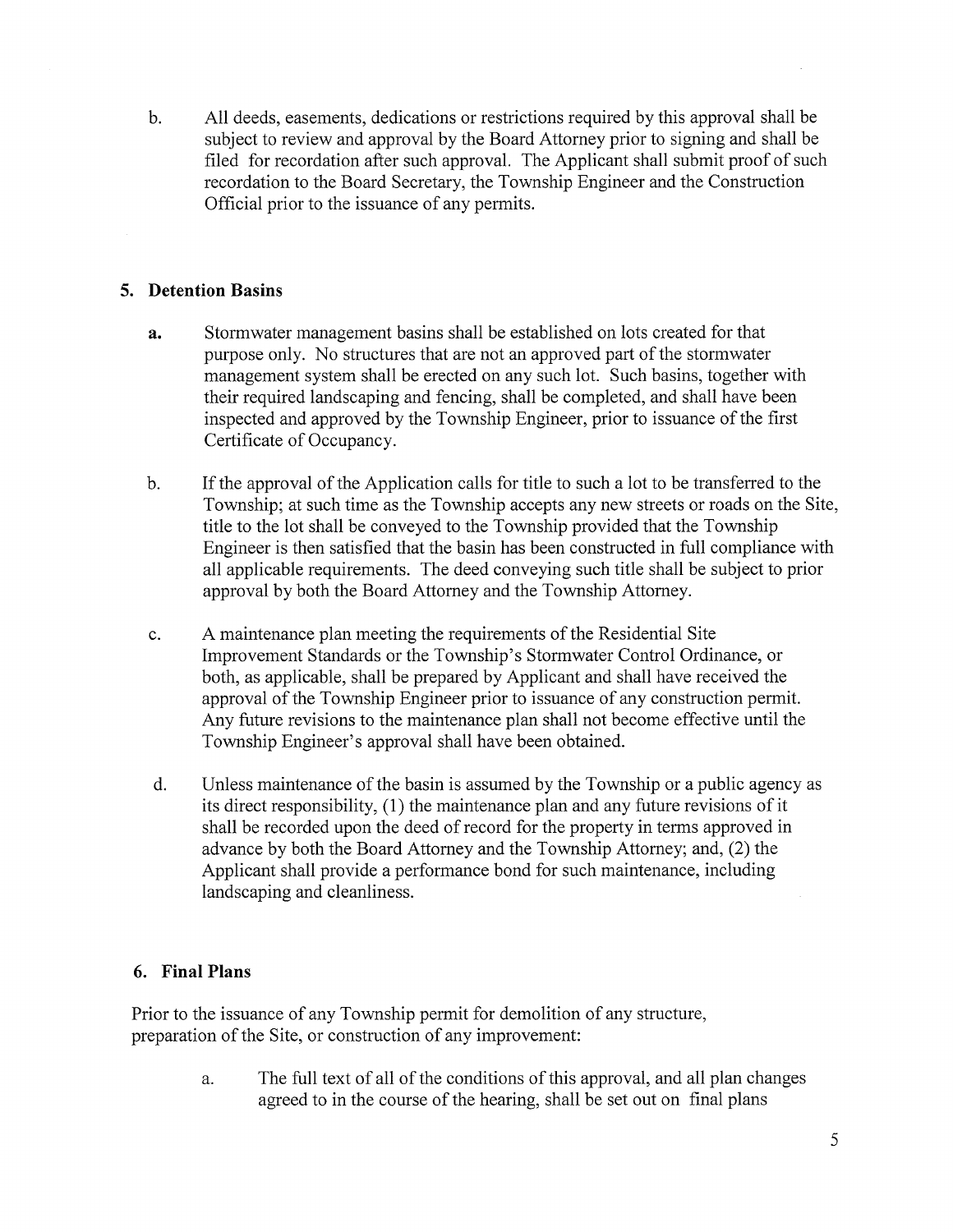submitted to the Construction Official, the Township Engineer and the Board Secretary; and

- b. Such final plans shall have been reviewed by the Board Secretary or the Board's Planning Consultant for determination of whether the plans conform to the Board's approvals and shall then have been signed by the Board Chairman, the Board Secretary and the Township Engineer.
- c. Such final plans shall comply with the Uniform Construction Code and the Barrier Free Subcode as then in force in the State of New Jersey. If, during performance of work pursuant to the Board's resolution and permits that have been issued, field conditions indicate need for change(s), such need shall be called to the attention of both the Construction Official and the Township Engineer for approval of any such change before it is implemented. If any such change is significant, permission to amend the Site Plan may have to be sought from the Planning Board. Until all requirements under approved plans and the Uniform Construction Code, including accessibility requirements, have been completed or bonded, any certificates of occupancy issued shall be temporary certificates only.

# 7. Flood Hazards

- a. Insert on the final site plan and/or subdivision map a metes and bounds description of all flood hazard areas located on the Site.
- b. Insert in all deeds for individual lots that contain or are adjacent to flood hazard areas, and on the preliminary and final subdivision maps or plats, the following covenant: "The lands designated herein contain flood hazard areas. There shall be no disturbance of any kind as to any flood hazard area unless permitted by N.J.D.E.P. pursuant to the Flood Hazard Control Act, N.J.S.A. 58:16A-50 *et. seq.* or superseding requirements."

## 8. Guarantees and Bonds

- a. The approval of this Application is subject to the posting, with terms acceptable to the Township Engineer, of any and all required performance guarantees, bonds, soil erosion and sediment control approvals, and any other requirements of Township ordinances prior to the issuance of any permits for commencement of site preparation or construction.
- b. This approval is also conditioned upon the Applicant's providing, prior to issuance of the first Certificate of Occupancy, a performance guarantee acceptable to the Township Engineer for any aspects of the approved landscaping or fencing that has not been completed by the time of issuance of such certificate.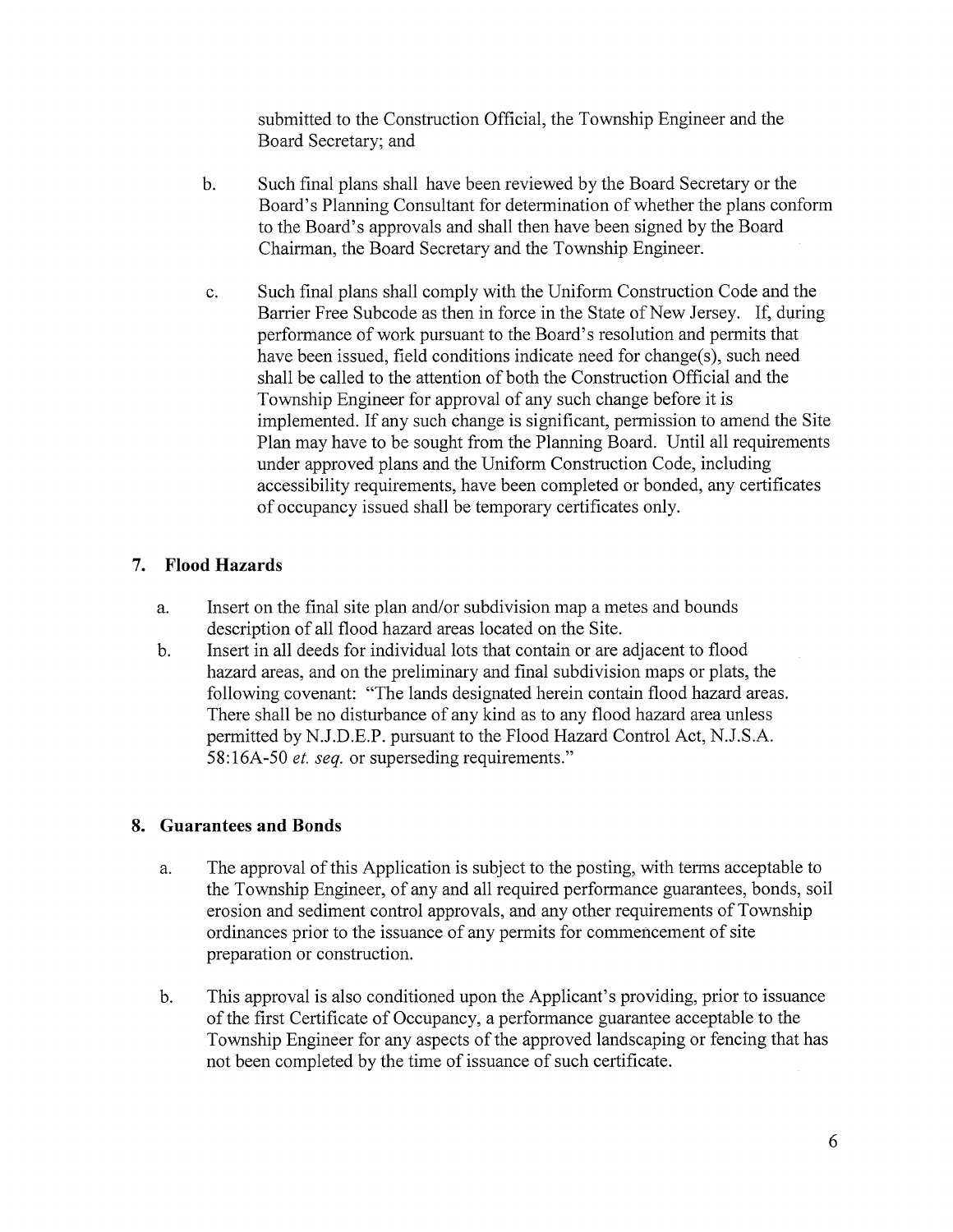#### 9. Landscaping & Environmental Protection

- a. All deciduous trees planted shall have <sup>a</sup> caliper of not less than 2.5 inches measured at <sup>a</sup> height of 4.5 feet above ground level. All evergreen trees planted shall have <sup>a</sup> height of 6.0 to 8.0 feet.
- b. Street shade trees shall be planted as required by Township Code § 170-72 and shall not be included in the calculation of Replacement Trees required by the Trees Ordinance.
- c. Any tree or other planting installed in accordance with the plans which dies shall be replaced, within the current or next planting season, in kind and at the same size as it had reached at the time of death; except that if it died more than three years after planting its replacement need not be larger than the size it had reached three years after planting. The same replacement requirements shall apply to any tree or other planting installed in accordance with the plans if subsequently removed because of damage or disease.
- d. No tree existing on the Site at the time of filing of the application shall be removed unless removal is approved under the Trees Ordinance or by this Board. Every existing tree to be preserved shall be tagged and shall be shown on the Site Plan or Subdivision Plan. During site preparation and during construction, each such tree shall be protected by snow fencing or a more substantial means approved by the Construction Official. No soils, excavated materials, or any construction equipment or building materials, shall be stored or operated within a root protection zone that shall be the greater distance of (i) the crown drip line, or (ii) <sup>a</sup> distance equal to caliper multiplied by one (1) foot, (but never less than eight (8) feet from the trunk of <sup>a</sup> tree to be preserved), or anywhere else where such soil or materials can adversely affect the health of trees to be preserved. All work done within the root protection zone shall be accomplished with hand tools.
- e. The grade of land located within the root protection zone shall not be raised or lowered more than three (3) inches unless compensated for by welling or retaining wall methods; but in no event shall welling or retaining walls be installed less than eight (8) feet from the trunk of <sup>a</sup> tree.
- f. During site preparation or construction, no fuel storage, and no refueling, maintenance, repair or washdown of construction vehicles or equipment, shall occur within fifty (50) feet of any tree to be preserved.
- g. Any provision of the Trees Ordinance, Chapter 306 of the Code of the Township of Livingston, that establishes <sup>a</sup> conflicting standard or requirement shall control.
- h. No mulch shall be placed, or allowed to accumulate, within six inches of the trunk of any tree or shrub planted on the Site in compliance with this resolution. Mulch shall not be applied, or allowed to accumulate, elsewhere within the drip line of the tree or shrub to <sup>a</sup> depth in excess of four inches.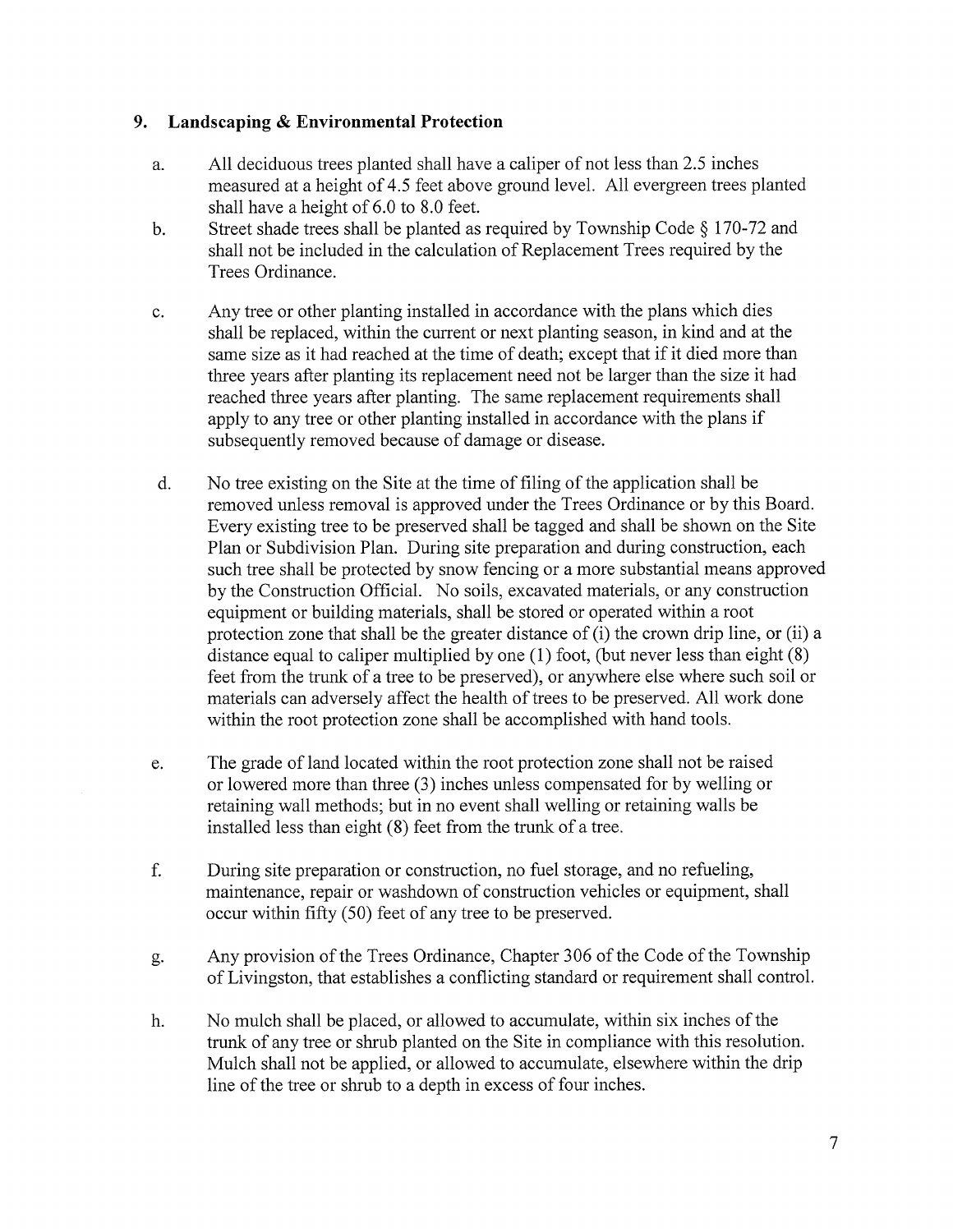## 10. Noise

- a. No site preparation, demolition or construction activity shall be performed on the Site on Sundays, or before 7:30 a.m. or after 5:00 p.m. on weekdays, or before 9:00 a.m. or after 5:00 p.m. on Saturdays or federal holidays.
- b. All vehicles and motorized machinery operated on the Site shall be equipped with properly operating mufflers.
- c. No site preparation, demolition or construction activity (other than authorized blasting) shall produce, at the property line, (i) continuous airborne sound at a sound level in excess of 65 dBa, or which has an octave band sound pressure level in decibels which exceeds the standards provided in 32 N.J.R. 2230 et. seq., or (ii) impulsive sound in air which has a peak sound pressure level in excess of 80 decibels, or (iii) impulsive sound in air which repeats more than four times in any hour and has <sup>a</sup> peak sound pressure level in excess of 50 decibels.
- d. Relief from these noise conditions may be permitted, temporarily, by the Township Engineer upon his finding that a circumstance constituting an emergency exists and necessitates such permission.

## 11. Other Governmental Approvals

- a. Applicant shall comply with all applicable Federal, State and local laws and regulations and obtain any other governmental approvals required for implementation of this application as approved. If any other governmental agency or authority grants <sup>a</sup> waiver of or variance from any law, rule or regulation, or imposes any condition or requirement, which affects this approval or any of the conditions contained herein, then this Board shall have the right to review such action as it relates to this Board's approval or conditions and to modify, amend or revoke its approval and/or conditions.
- b. No Township permit for demolition of any structure, or preparation of the Site or construction of any improvement shall be issued until proof of request for such required approvals and any action thereupon, shall have been presented to the Construction Official and the Board Secretary by the Applicant.

## 12. Paving and Sidewalks

- a. Applicant shall install the top course of street paving:
	- (1) For residential development not later than the earlier of three (3) years after the issuance of the first Certificate of Occupancy or three (3) months after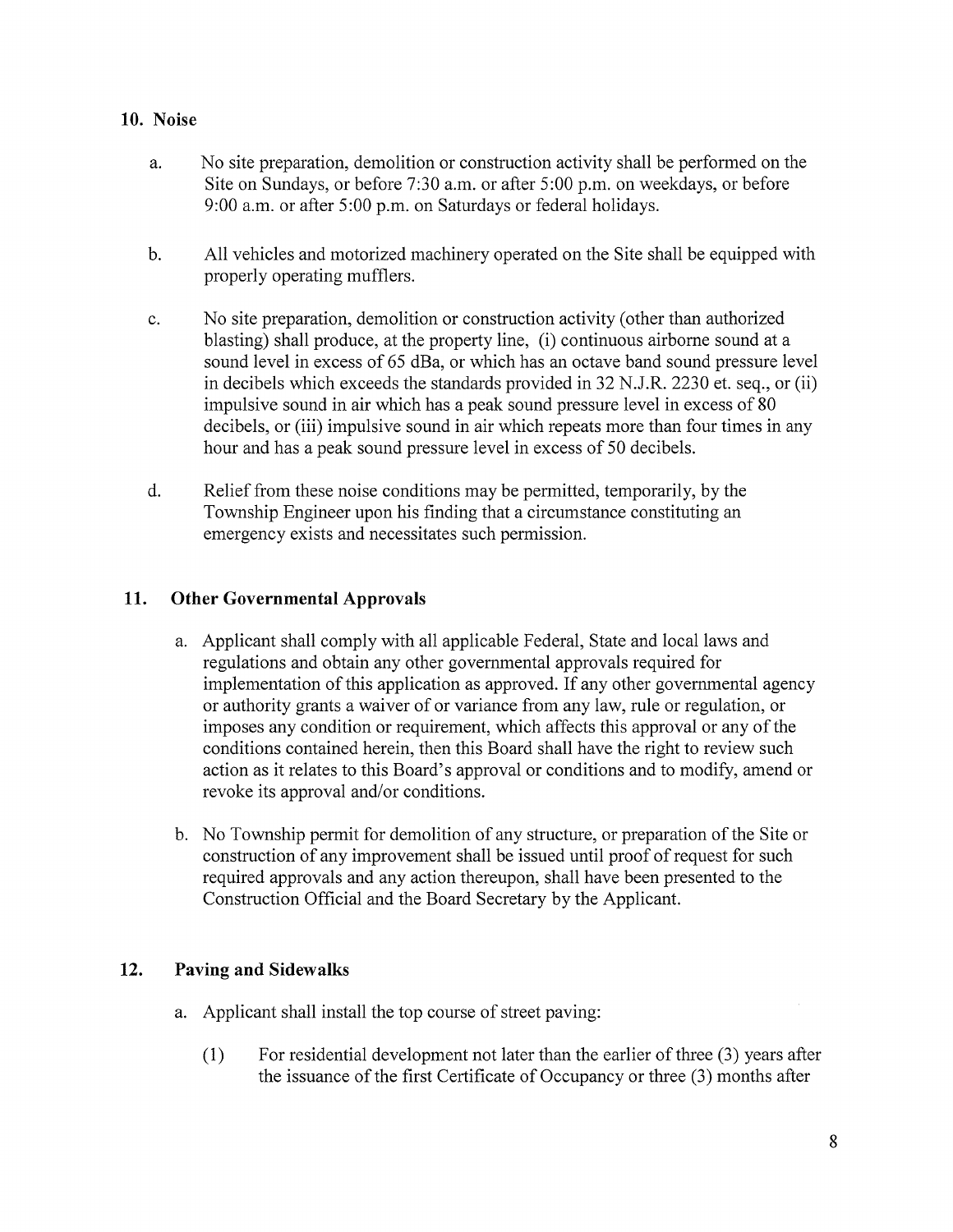fifty percent (50%) of residential units have received Certificates of Occupancy.

(2) For non-residential or mixed-use development, prior to issuance of the first Certificate of Occupancy.

b. All manholes, catch basins, and driveway curbs shall be ramped until the top course of street paving has been installed.

c. All sidewalks shall be constructed of concrete or of non-asphalt payers and shall be not less than four feet wide in a residence district or five feet wide in the Business Improvement District. Existing sidewalks that do not meet prior Township Code requirements shall be replaced to the standard for the new sidewalks.

## 13. Signs

The Board retains jurisdiction over any and all signs until the final Certificate of Occupancy has been issued.

# 14. Traffic and Parking Safety and Enforcement

- a. At the time of applying for <sup>a</sup> building permit the Applicant shall submit proof of having filed a written request pursuant to, and in accordance with, N.J.S.A. 39:5A-1, requesting that N.J.S.A. 39:1-1 *et seq.* be made applicable to the roads, streets, driveways, parking areas, etc. within the Site. The Applicant shall provide proof of the governmental action on such request to the Construction Official prior to issuance of the final Certificate of Occupancy.
- b. Lines of sight established for entrance and exit driveways of the Site shall be shown on the as-built site plans, and no structures, trees or plants that would interfere with such lines of sight shall be permitted at any time.
- c. All traffic and parking provisions in the approved site plans or otherwise required by the Board's resolution shall be accomplished prior to issuance of the first Certificate of Occupancy.
- d. The Applicant shall comply with State law and applicable Township ordinances regarding handicapped parking and shall maintain such spaces and all the traffic and parking signage and markings on the Site in good order and repair.